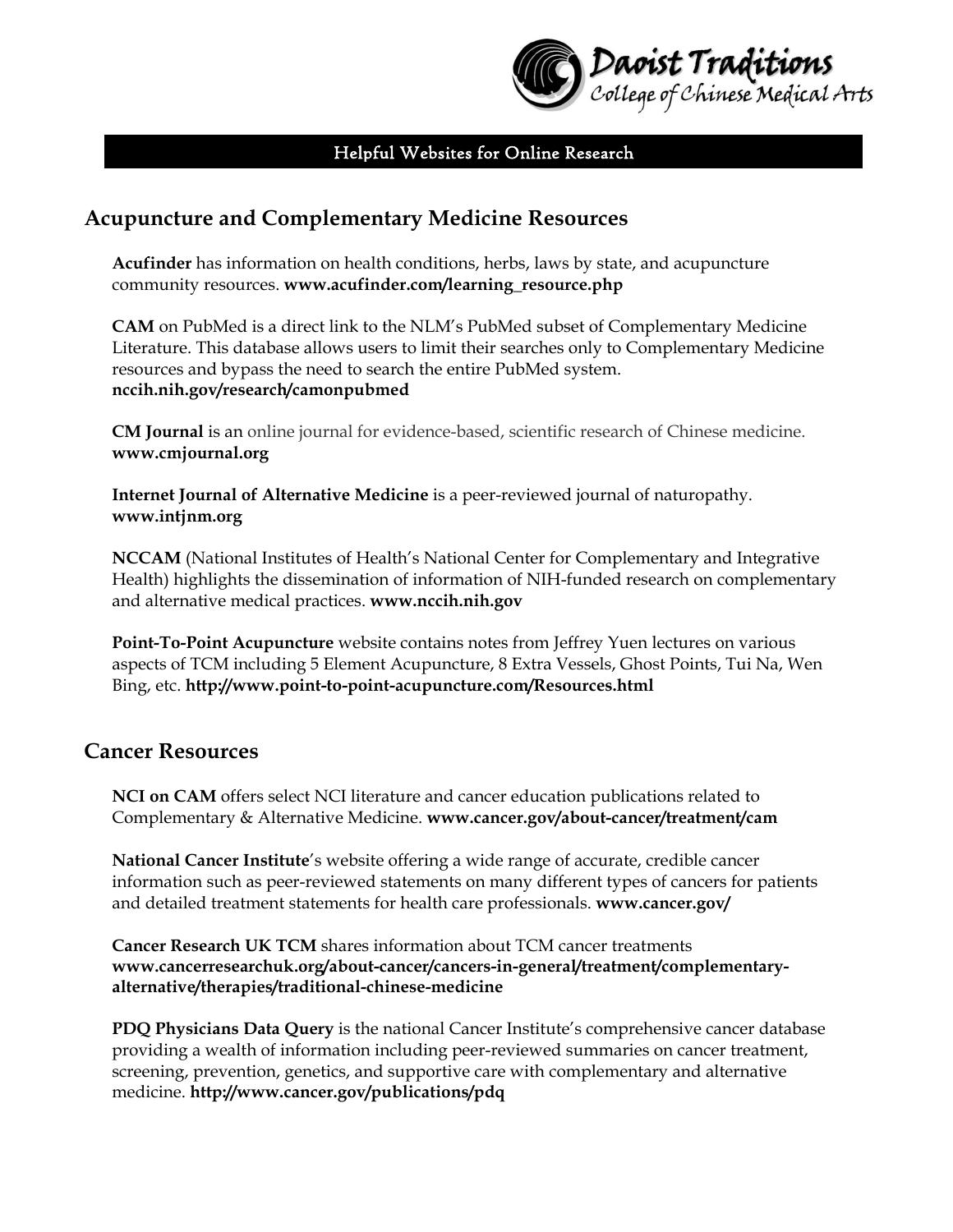# **Herbal Medicine**

**Acufinder Herbs** has materia medica information on herbs **www.acufinder.com/Acupuncture+Herbs** 

**Agricola**, **the National Agriculture Database**, encompasses all aspects of agriculture including nutrition, environmental science, and education. **www.agricola.nal.usda.gov**

**Ethno Botany Journal** offers articles from an array of disciplines, including the biological and social sciences. **www.ethnobotanyjournal.org**

**HerbMed** is produced by the Alternative Medicine Foundation and contains links to the evidence-based data underlying the use of herbs for health. **www.herbmed.org**

**IBIDS Database** is an international bibliography of dietary supplements. **www.ods.od.nih.gov/Health\_Information/IBIDS.aspx**

**Institute for Traditional Medicine** is a good source for articles on numerous topics including disorders, herbs, TCM, and Tibetan medicine. This site has an index to START group, a collection of brochures on all aspects of CM. **www.itmonline.org**

**Rocky Mountain Herbal Institute** has a free herb library of the Chinese materia medica. Free registration required for access – user name and password are emailed to you within minutes. **www.rmhiherbal.org**

## **National Library of Herbal Medicine & Health Sites**

**Centers for Disease Control & Prevention** offers public health information on communicable diseases such as hepatitis, AIDS, tuberculosis, etc. **www.cdc.gov**

**Clinical Trials** was developed by the US National Institutes of Health through its National Library of Medicine to provide patients, family members and members of the public current information about clinical research studies. **www.clinicaltrials.gov**

**Consumer Product Safety Commission** works to reduce the risks of injury or death from consumer products by issuing and maintaining safety standards, educating the public, issuing recalls, and research. **www.cpsc.gov** 

**Healthfinder** is an online consumer health information website produced by the US Office of Disease Prevention and Health Promotion. **www.healthfinder.gov**

**MEDLINEplus** is a one-stop site contains many links to information published by government agencies about different health conditions and links to organizations, directories, dictionaries, and clearinghouses. **www.nlm.nih.gov/medlineplus**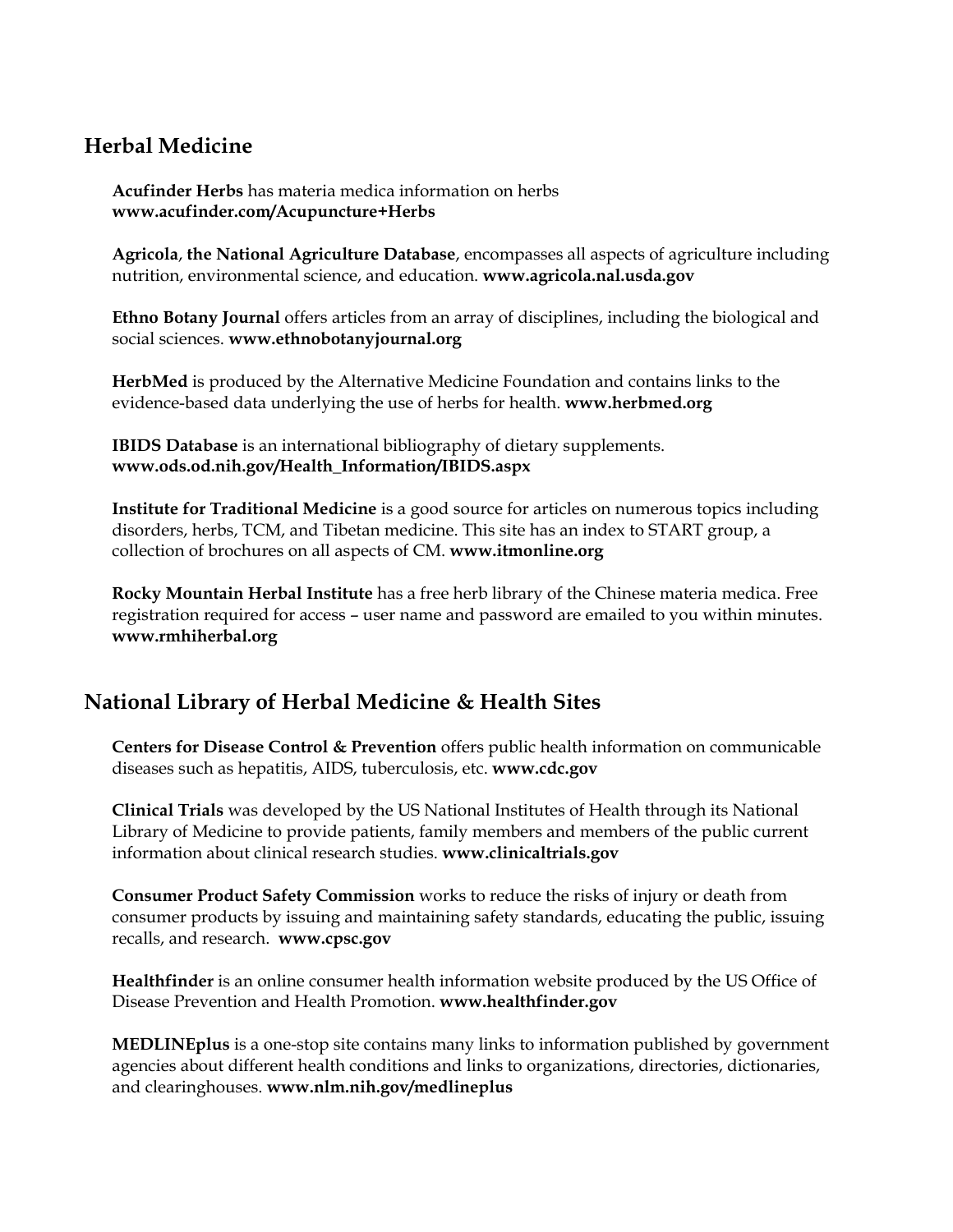**PubMed** was designed to provide access to the current MEDLINE and then link to full-text articles where available from citations retrieved. **www.ncbi.nlm.nih.gov/pubmed**

**PubMed Central** (PMC) is the US National Library of Medicine's digital archive of life sciences journal literature with free and unrestricted access. **www.ncbi.nlm.nih.gov/pmc/**

**National Health Information Center** provides the Health Information Resource Database listing over 1000 organizations and government offices that provide health information upon request. **health.gov/nhic/**

**US Food and Drug Administration** provides safety information on drugs for humans and animals, cosmetics, food products, medical, and radiological devices. **www.fda.gov**

# **Nutrition and Dietary Resources**

**Federal Citizen Information Center** provides links on articles published by the Federal Government related to nutrition, food safety, fruit and veggies, labeling, and government programs available to the public. **publications.usa.gov/**

**Food and Nutrition Information Center** is provided by the US Department of Agriculture – National Agriculture Library and contains many different nutrition topics including: food and nutrition education, food safety, herbal and dietary supplements, and weight control. **fnic.nal.usda.gov/**

**Food and Nutrition Topics** offered by Medline Plus containing information on diverse food and nutrition topics including dietary supplements, dietary needs and vegetarianism. **www.nlm.nih.gov/medlineplus/foodandnutrition.html**

**Nutrition.gov** is a service of the National Agriculture Library from the US Department of Agriculture., providing a search for food and dietary information. **www.nutrition.gov**

**Nutrition Journal** is a peer-reviewed journal of research reports, clinical studies, case reports, and reviews. **www.nutritionj.com**

**CDC Nutrition** site offered by the CDC contains topics related to nutrition, health **promotion, and disease prevention. www.cdc.gov/nutrition/index.html**

## **Other Journal Directories**

**BioMed Central** offers original research articles freely and permanently accessible online immediately upon publication. **www.biomedcentral.com**